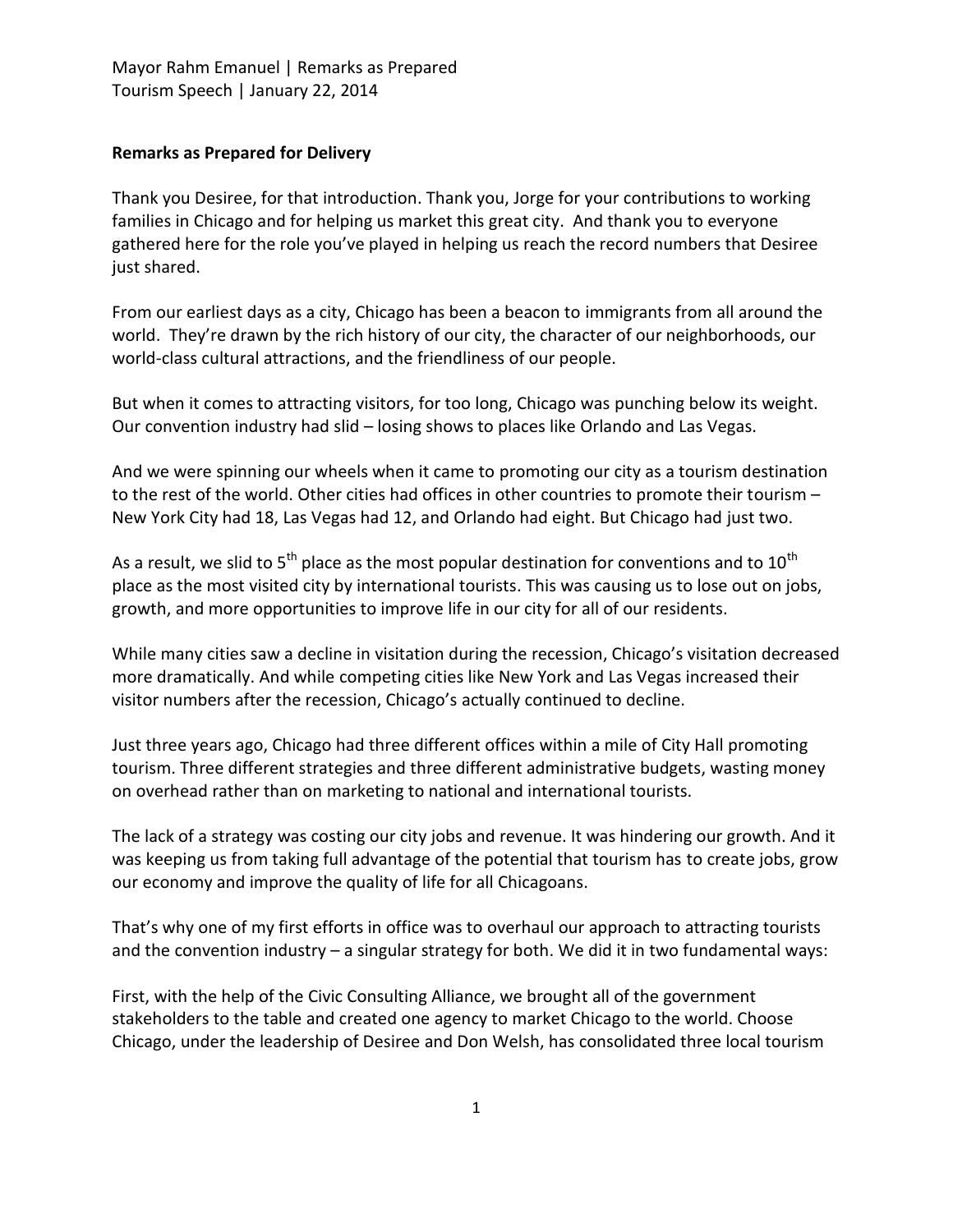Mayor Rahm Emanuel | Remarks as Prepared Tourism Speech | January 22, 2014

efforts into one, saved millions of dollars a year on overhead, and reinvested that money into opening offices overseas, where the tourists actually live.

Second, we took the politics out of McCormick Place and bridged the divide that was making it uncompetitive for major conventions. Rather than fight decades-old political battles, we formed a partnership with Labor to start a new chapter at McCormick Place. We settled a lawsuit with the Teamsters and the Carpenters. And we reached a new agreement between the Electrical Workers and the Stagehands.

In the past, conventions didn't want to come here because they saw us fighting like the Hatfields and the McCoys. But we are now pulling in the same direction with the shared goal of expanding our convention business and creating more jobs. We are wearing the same jersey now – the colors of the City of Chicago.

It is no longer a zero-sum game at McCormick Place. And more convention business means more jobs for the residents of Chicago. Right after we settled the labor disputes, Hyatt and Hilton announced \$500 million in new investments. It is a new day at McCormick Place and in the City of Chicago.

We've come so far that now Jorge and other labor leaders are actually leading the pitch teams for new convention business. The Carpenters are also working with us to recruit conventions using a special fund for that purpose. In short, labor is putting its time, its money, and its energy behind the effort to grow tourism throughout the city. And I'm grateful for their partnership.

These two reforms – consolidating our efforts to promote tourism and a new strategy at McCormick Place have gotten government and our politics out of the way of innovation and private sector growth. The results are clear:

- In 2007, we had 30,000 hotel rooms. But soon we will have grown by a full third. This industry is booming right now and it's translating into thousands of new jobs.
- More people are staying in our hotel rooms and for longer than ever before.
- Nearly 10 million hotel room nights were purchased in Chicago last year. In 2014, for the first time ever we will likely break the 10 million mark.
- The last two years marked the first two times that the Chicago hotel tax receipts exceeded \$100 million. This means more jobs and more tax revenues for the city, which are being paid by tourists, rather than residents.
- In just one year, we've gone from fifth place to second place as the most popular convention destination in the country.
- We've opened ten international offices to promote Chicago tourism in growing markets like China, Mexico, Brazil, Germany, Japan, the UK, and Canada. Now we can finally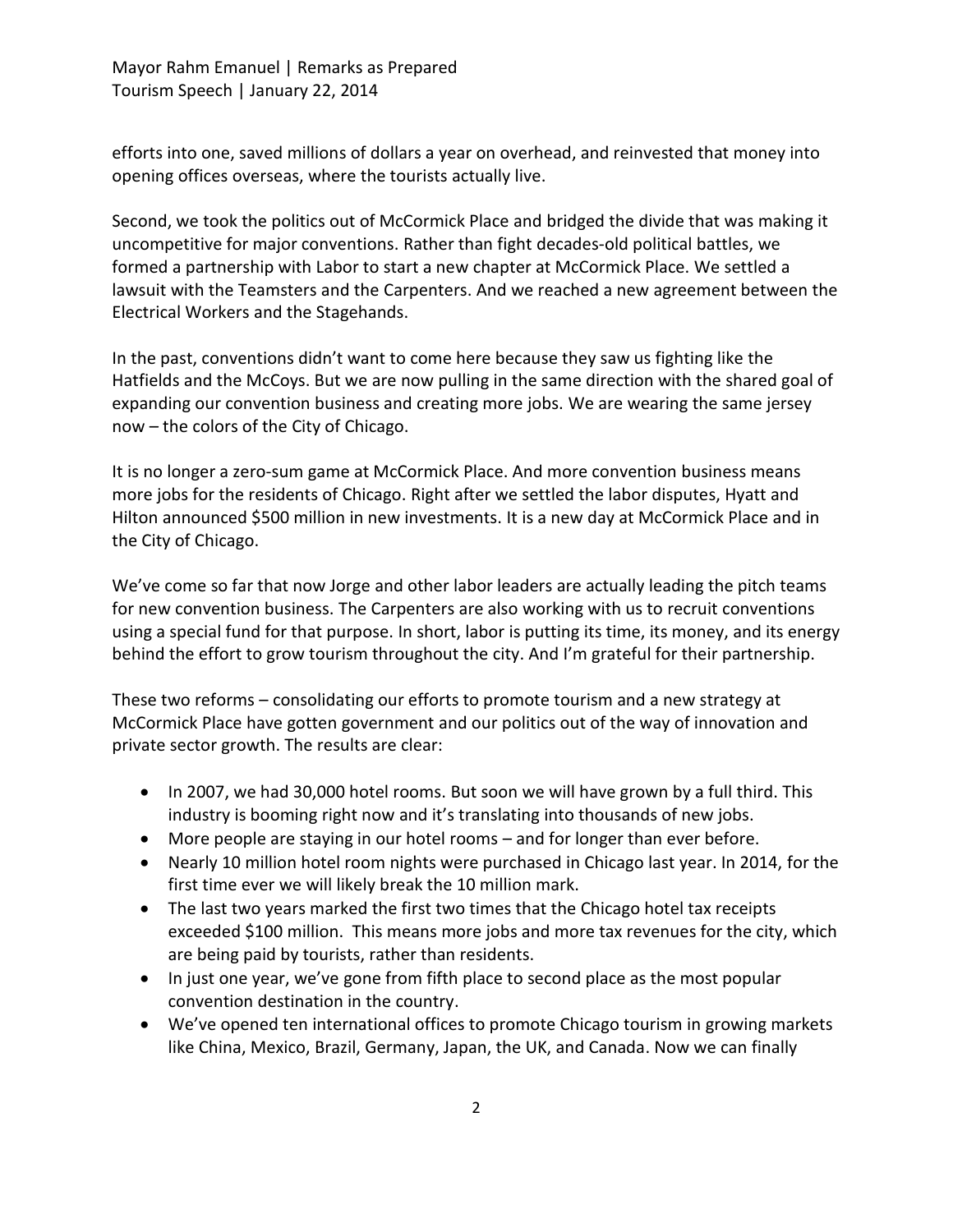compete for those lucrative international tourist dollars that used to go to New York, Las Vegas, and Orlando.

- $\bullet$  We've jumped from 10<sup>th</sup> to 9<sup>th</sup> as the most visited US city by international visitors. The biggest boost is coming from Asian and South American markets. Every international visitor spends on average \$4,000. This injects money into our city, puts more tax revenue on our books, and creates more jobs for Chicagoans – a win-win scenario.
- $\bullet$  We've brought marquee events here to the city, including the 12<sup>th</sup> World Summit of Nobel Peace Laureates, the NATO Summit, and the Big Ten Basketball Tournament. Chicago was also just chosen for the Frozen Four hockey championship as well as the NCAA Championship for men's gymnastics. These events will bring thousands of visitors to Chicago.

I want to thank all the partners throughout the city who recognized the value of attracting these high-profile, high value events to the city. From the investors who are financing new developments to the members of UNITE HERE who are some of our greatest frontline ambassadors as banquet servers, doormen, bartenders, and numerous other positions in the hotel and leisure industry.

This morning, I went to the Kinzie Hotel and cut the ribbon on that facility which will be opening in February, employing nearly 100 UNITE HERE members. This is a great example of the strong foundation we are building that has resulted in more growth, more jobs and a better quality of life for all Chicagoans.

But as my children will tell you – I'm never satisfied.

We have finally begun to put Chicago on the map as a destination. It you want to see the most American of American cities, you come to Chicago. After years of sliding backwards in the number of conventions we host, we are back near the top – but we've set our sights on becoming number one.

When we reorganized our tourism strategy two years ago, I set an ambitious goal – the first goal Chicago has ever set for tourism – to attract 50 million visitors a year by 2020. Today, just two years later, we are more than two-thirds of the way towards closing the gap between where we were and where we needed to be. But we can do better.

On the heels of this morning's news that we hit record hotel occupancy last year, I'm announcing today a new goal of reaching 55 million visitors a year by the year 2020 – five million more than we thought we could attract just two years ago.

When we reach this goal, the tourism industry here in Chicago will support more than 175,000 jobs and thousands upon thousands of families.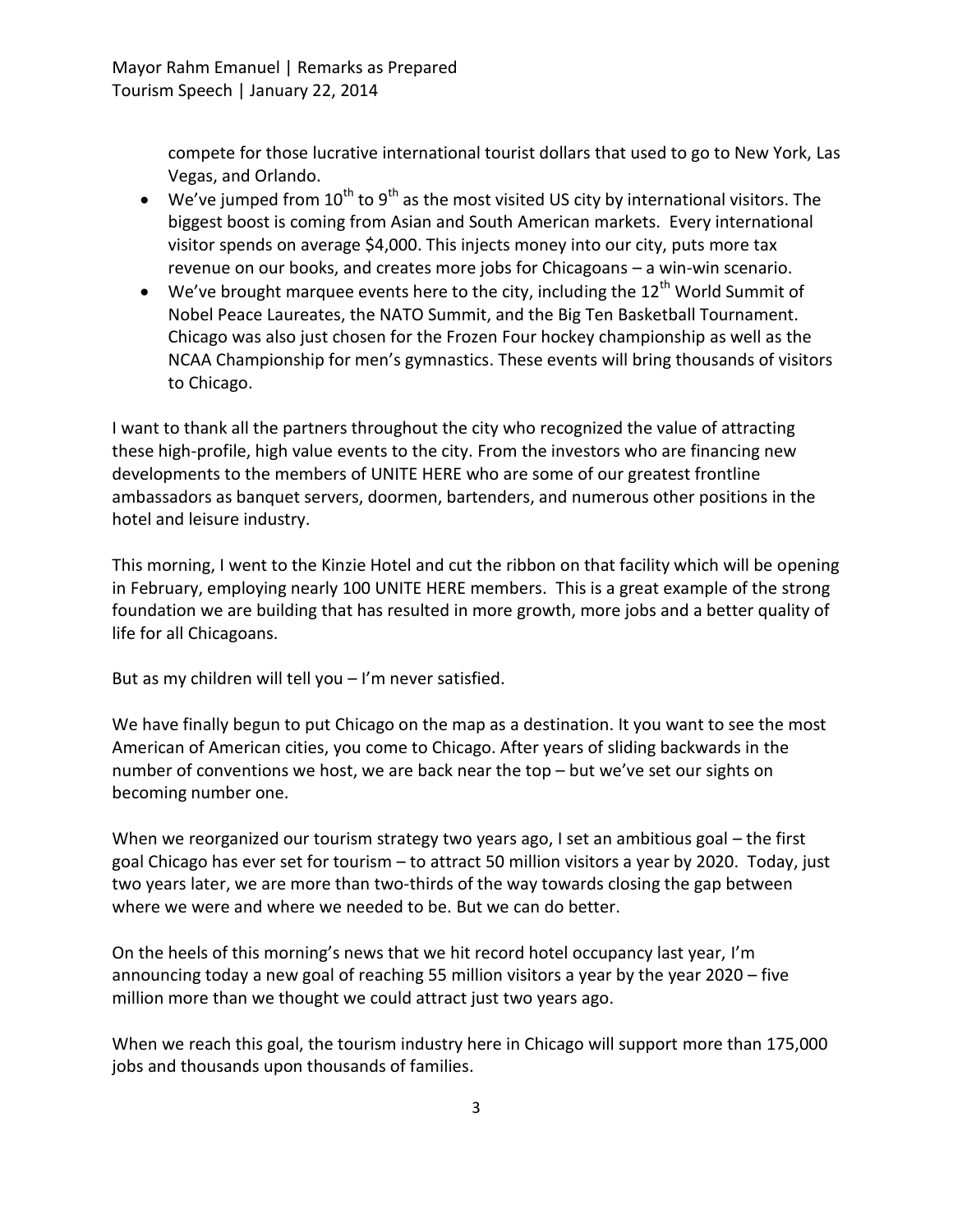It means more construction projects will go forward, more hotel rooms will be booked, more restaurants will be filled, more museums will be visited, more theaters will be packed, and more music will be enjoyed. It means more people will dine in our award-winning restaurants, and more visitors will see the city that we know and love.

It will mean almost a one and a half billion dollars in tax revenue from the tourism industry, which will be used to invest back into our city to improve the quality of life for all people who call Chicago home.

This aggressive goal will require us – everyone in this room – to be far more creative and innovative in developing strategies to draw these tourists to our city. We all have a role to play.

- We're investing heavily in the City's transportation networks so that tourists can get around easily and affordably.
	- $\circ$  We're rebuilding the Blue line to take 10 minutes off the trip from O'Hare to downtown, and experimenting with ways to provide tourists with unique travel experiences from the airport to downtown.
	- o We've overhauled our taxi regulations so that rides are cleaner, safer, and friendlier.
	- $\circ$  And we've launched Divvy, which quickly became one of the largest bike share programs in the country and is just as popular with tourists as it is with our residents.
- We're working hand-in-hand with organized labor to be competitive with Orlando and Las Vegas.
- And we're making infrastructure investments that will make Chicago stand out in the country – investments like the new Riverwalk now under construction.

Let's start with the Riverwalk as an example. This month we are launching an international design competition to light up our city that will start at the river's banks – making the Riverwalk the spine that connects residents and tourists to different neighborhoods and throughout the central part of our city.

We are seeking proposals from teams of the greatest artists, architects, engineers and designers in the world to light up our buildings, our parks, our roads, and our open spaces. It will start at the river but extend all through the city.

The images you're seeing on the screens are examples of how we can take this empty space and make it into a tourist destination. It will make nighttime in Chicago an experience unto itself. It will make us North America's City of Lights. People will come from far and wide to see what we've done.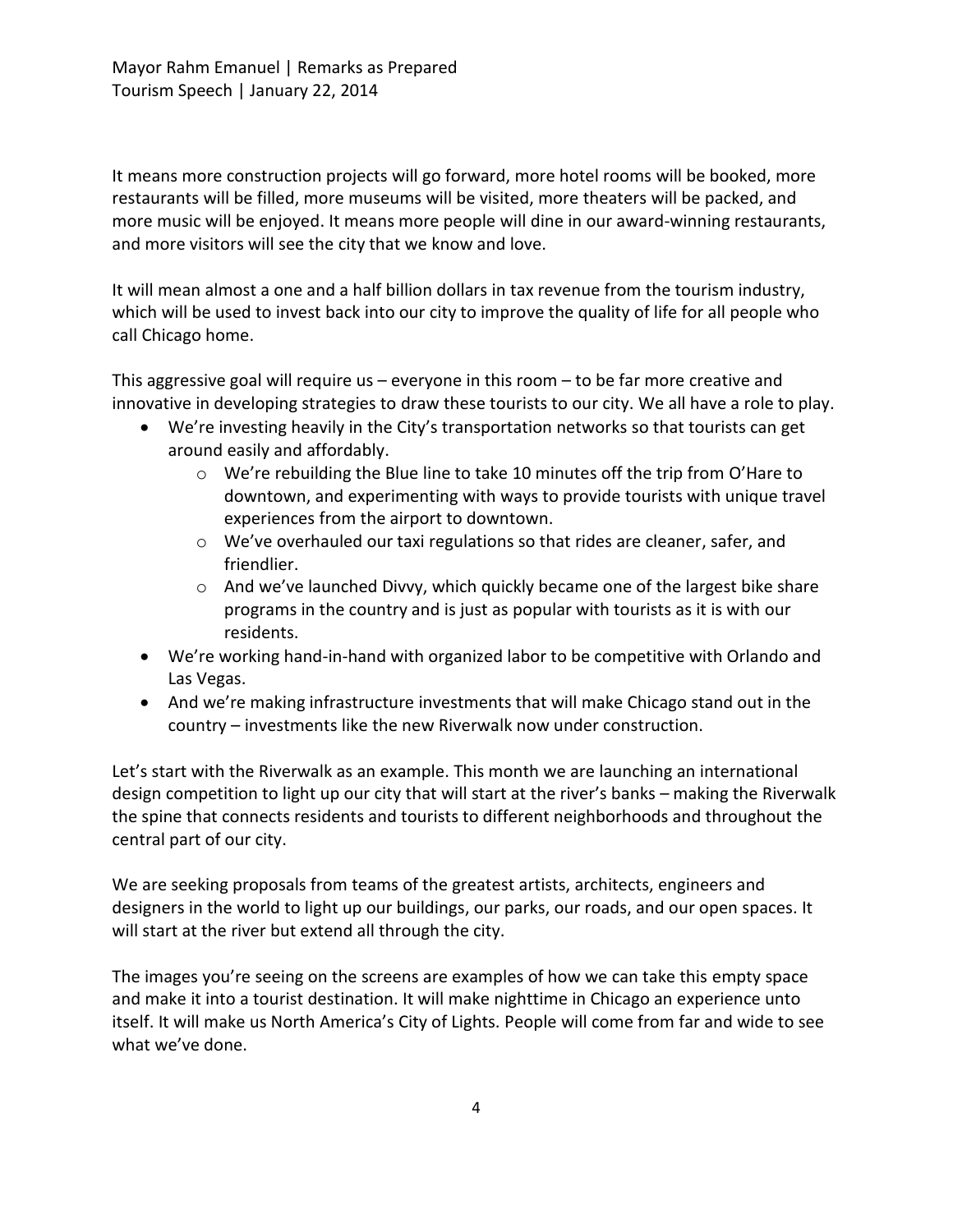Mayor Rahm Emanuel | Remarks as Prepared Tourism Speech | January 22, 2014

Additionally, last week we announced the first city-wide celebration of Chinese New Year. This is a way of capitalizing on the great strength of our Chinatown neighborhood, which will soon celebrate its 100<sup>th</sup> anniversary. I envision it as another one of Chicago's iconic events that will attract visitors from far and wide and continue to place Chicago at the center of the global conversation.

This celebration will help to capitalize on the work that I have been doing with China, with the support of World Business Chicago. As part of my efforts to attract more Chinese visitors, last month I traveled to China and met directly with their tourism industry and talked to them about our ambitions for this event.

We have also signed a landmark agreement with the mayors of Beijing, Shanghai, and other large cities that will make Chicago America's gateway city to China. Our Chinese New Year celebration will also help us attract visitors to our city during times of the year – like this week when our weather is a little challenging and tourists are normally inclined to stay away. This celebration will capitalize on our efforts to make Chicago the most China-friendly city in the US.

These types of projects are part of our new effort to elevate Chicago – a concerted effort by government, the private sector and labor to conceive of and implement iconic infrastructure investments and events that will improve the quality of life for Chicagoans and attract more tourists to see our great city and enjoy the things that we already enjoy here.

In the coming weeks and months, I will be unveiling additional initiatives to remake the tourist industry in Chicago. We want to improve every aspect of a visitor's experience here - from the moment their plane touches down at one of our airports, to their trips on our public transportation system, to the museums they visit, to the restaurants they dine in, to the hotels they stay in, to the music and theater they enjoy. Now is the time to elevate Chicago.

I'm proud of the work that we've done. We've made important gains that are bringing more opportunities to more Chicagoans. We've showed ourselves what is possible in just three years. But we can aim even higher.

All the pieces are in place to make Chicago one of America's top destinations for conventions and tourism – from downtown to the more than 200 neighborhoods that form the heart and soul of our city.

We've made a lot of gains in just three years. And we fought hard to make them. But make no mistake. We could slide back just as quickly as we've moved forward. That's why we're not resting on our laurels or taking anything for granted. That's why we're going to continue being aggressive and unlock new opportunities to bring even more visitors to our city – so we can get the jobs and economic growth that comes with them.